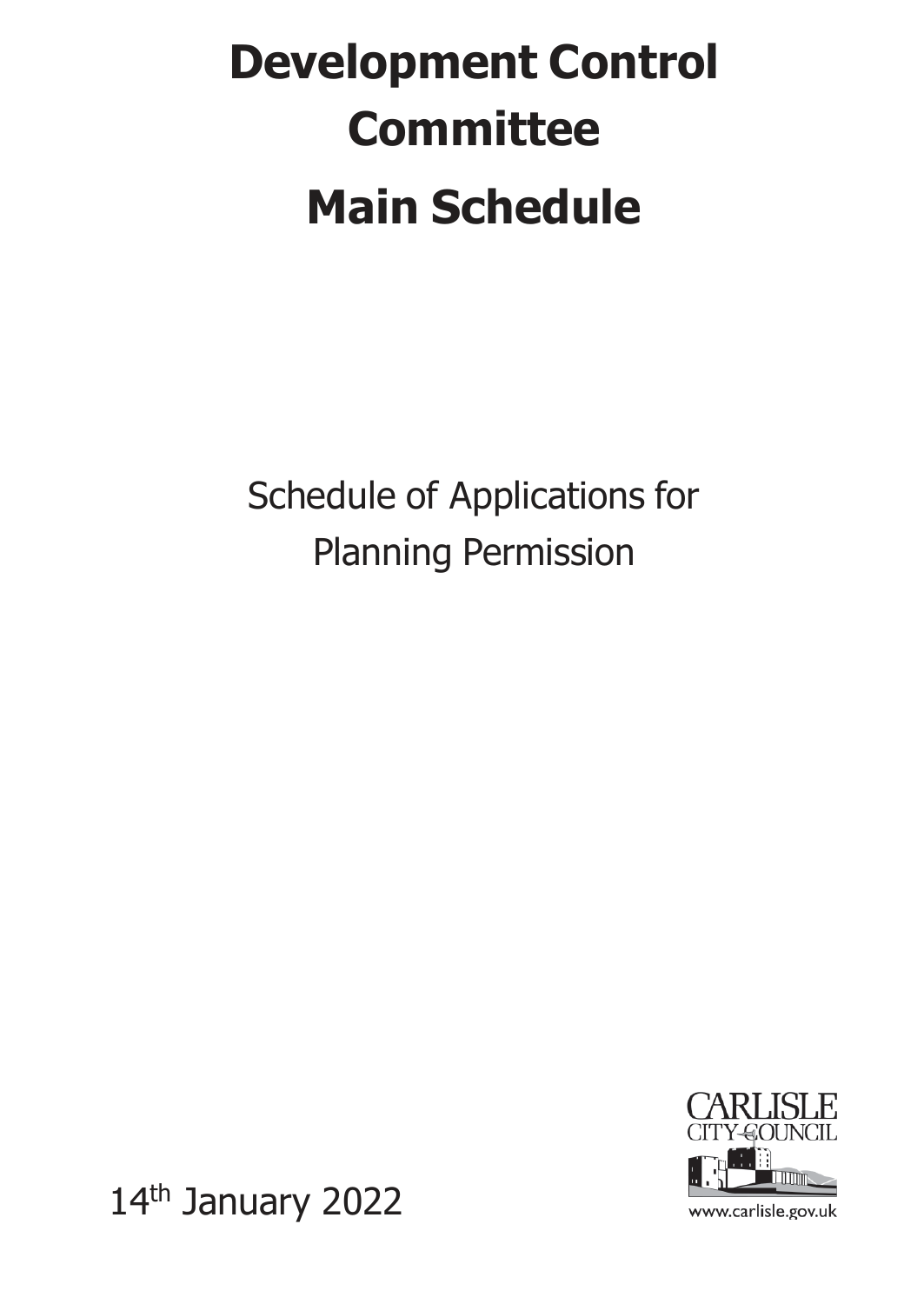#### **The Schedule of Applications**

This schedule is set out in five parts:

#### **SCHEDULE A – Applications to be determined by the City Council**. This

schedule contains full reports on each application proposal and concludes with a recommendation to the Development Control Committee to assist in the formal determination of the proposal or, in certain cases, to assist Members to formulate the City Council's observations on particular kinds of planning submissions. Officer recommendations are made, and the Committee's decisions must be based upon, the provisions of the Development Plan in accordance with S38(6) of the Planning and Compulsory Purchase Act 2004 <http://www.legislation.gov.uk/ukpga/2004/5/contents> unless material

considerations indicate otherwise.

In order to reach a recommendation the reports have been prepared having taken into account the following background papers:-

- relevant planning policy advice contained in Government Circulars, National Planning Policy Framework, https:/[/www.gov.uk/government/publications/national-planning-policy](http://www.gov.uk/government/publications/national-planning-policy-frame)[frame](http://www.gov.uk/government/publications/national-planning-policy-frame) work--2,
- · Planning Practice Guidance <http://planningguidance.planningportal.gov.uk/> and other Statements of Ministerial Policy;
- Carlisle District Local Plan 2015-2030 [http://www.carlisle.gov.uk/planning](http://www.carlisle.gov.uk/planning-policy/Local-Plan/Carlisle-District-Local-Plan-2015-2030)[policy/Local-Plan/Carlisle-District-Local-Plan-2015-2030](http://www.carlisle.gov.uk/planning-policy/Local-Plan/Carlisle-District-Local-Plan-2015-2030)
- · Conservation Principles, Policies and Guidance [https://historicengland.org.uk/advice/constructive-conservation/conservation](https://historicengland.org.uk/advice/constructive-conservation/conservation-principles/)[principles/](https://historicengland.org.uk/advice/constructive-conservation/conservation-principles/)
- · Enabling Development and the Conservation of Significant Places [https://historicengland.org.uk/images-books/publications/enabling](https://historicengland.org.uk/images-books/publications/enabling-development-and-the-conservation-of-significant-places/)[development-and-the-conservation-of-significant-places/](https://historicengland.org.uk/images-books/publications/enabling-development-and-the-conservation-of-significant-places/)
- Flood risk assessments: climate change allowances [https://www.gov.uk/guidance/flood-risk-assessments-climate-change](https://www.gov.uk/guidance/flood-risk-assessments-climate-change-allowances)[allowances](https://www.gov.uk/guidance/flood-risk-assessments-climate-change-allowances)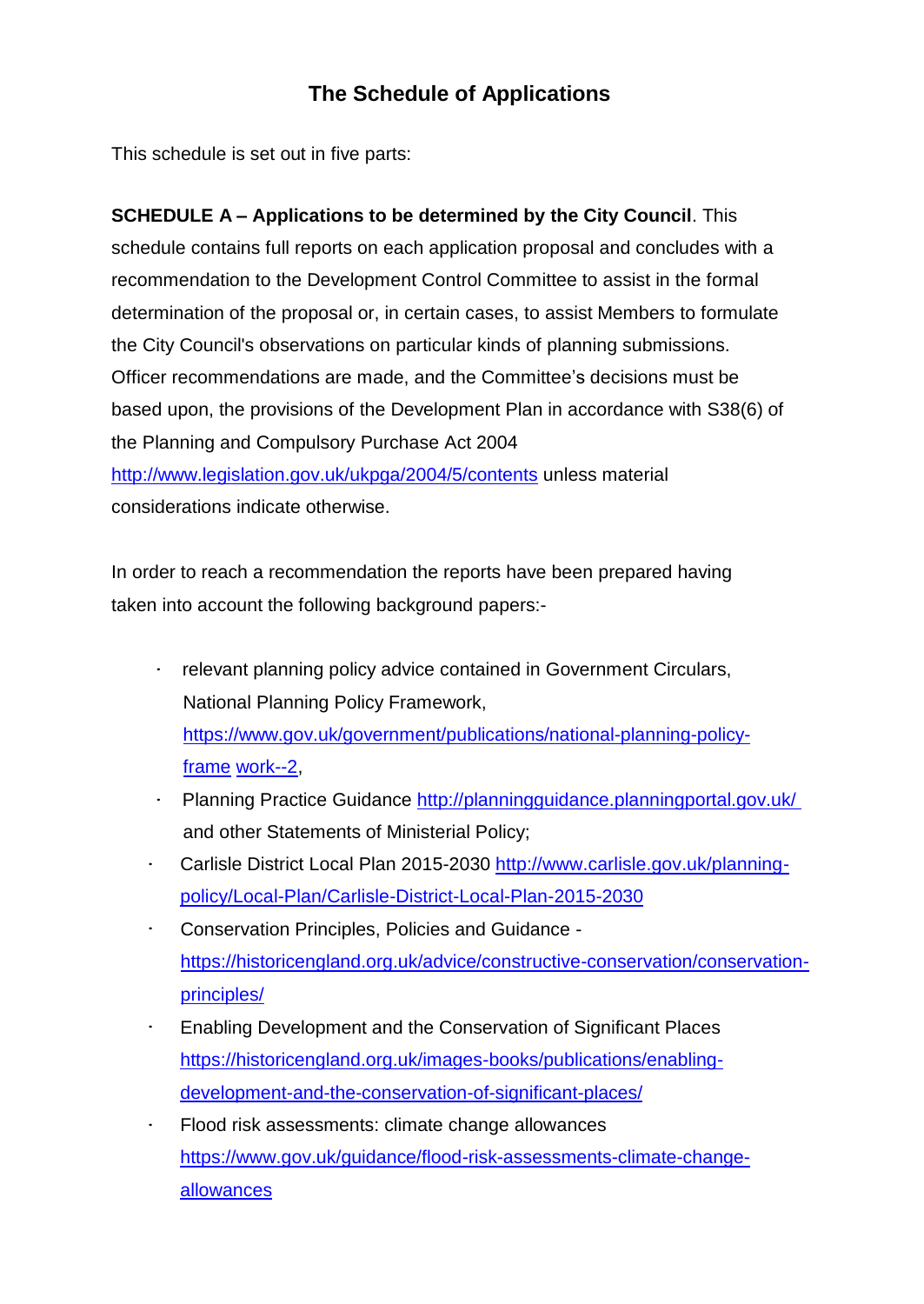- Consultee responses and representations to each application; <http://publicaccess.carlisle.gov.uk/online-applications/>
- · Cumbria Landscape Character Guidance and Toolkit

[http://www.cumbria.gov.uk/planning-environment/countryside/countryside](http://www.cumbria.gov.uk/planning-environment/countryside/countryside-landscape/)[landscape/](http://www.cumbria.gov.uk/planning-environment/countryside/countryside-landscape/) land/landcharacter.asp

Natural Environment and Rural Communities Act (2006)

<http://www.legislation.gov.uk/ukpga/2006/16/contents>

· Wildlife and Countryside Act 1981

<http://www.legislation.gov.uk/ukpga/1981/69>

- · Community Infrastructure Levy Regulations 2010 <http://www.legislation.gov.uk/ukdsi/2010/9780111492390/contents>
- · EC Habitats Directive (92/43/EEC)

[http://ec.europa.eu/environment/nature/legislation/habitatsdirective/index\\_en.htm](http://ec.europa.eu/environment/nature/legislation/habitatsdirective/index_en.htm)

· Equality Act 2010

[http://www.legislation.gov.uk/ukpga/2010/15/pdfs/ukpga\\_20100015\\_en.pdf](http://www.legislation.gov.uk/ukpga/2010/15/pdfs/ukpga_20100015_en.pdf)

· Manual For Streets 2007

[https://www.gov.uk/government/uploads/system/uploads/attachment\\_data/file/34](https://www.gov.uk/government/uploads/system/uploads/attachment_data/file/341513/pdfmanforstreets.pdf) [1513/pdfmanforstreets.pdf](https://www.gov.uk/government/uploads/system/uploads/attachment_data/file/341513/pdfmanforstreets.pdf)

Condition 2 of each application details the relevant application documents; except the following where the associated documents are located at –

21/0768 - [https://publicaccess.carlisle.gov.uk/online](https://publicaccess.carlisle.gov.uk/online-applications/simpleSearchResults.do?action=firstPage)[applications/simpleSearchResults.do?action=firstPage](https://publicaccess.carlisle.gov.uk/online-applications/simpleSearchResults.do?action=firstPage)

**SCHEDULE B – Applications determined by other authorities**. This schedule provides details of the decisions taken by other authorities in respect of those applications determined by that Authority and upon which this Council has previously made observations.

The officer recommendations made in respect of applications included in the Schedule are intended to focus debate and discussions on the planning issues engendered and to guide Members to a decision based on the relevant planning considerations. The recommendations should not therefore be interpreted as an intention to restrict the Committee's discretion to attach greater weight to any planning issue when formulating their decision or observations on a proposal.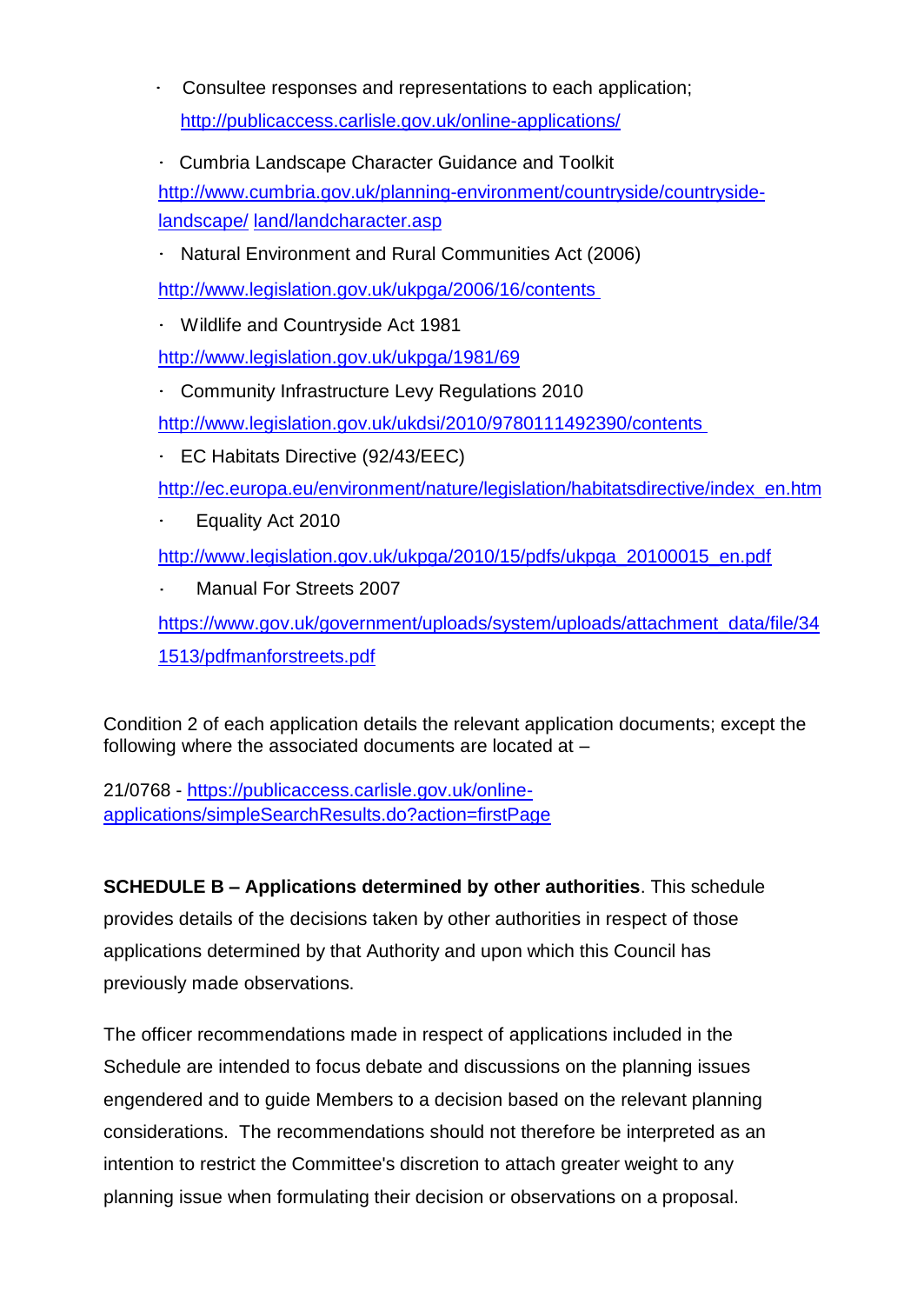If you are in doubt about any of the information or background material referred to in the Schedule you should contact the Development Management Team of the Planning Services section of the Economic Development Directorate.

This Schedule of Applications contains reports produced by the Department up to the 17/12/2021 and related supporting information or representations received up to the Schedule's printing and compilation prior to despatch to the Members of the Development Control Committee on the 14/01/2022.

Any relevant correspondence or further information received subsequent to the printing of this document will be incorporated in a Supplementary Schedule which will be distributed to Members of the Committee 5 working days prior to the day of the meeting.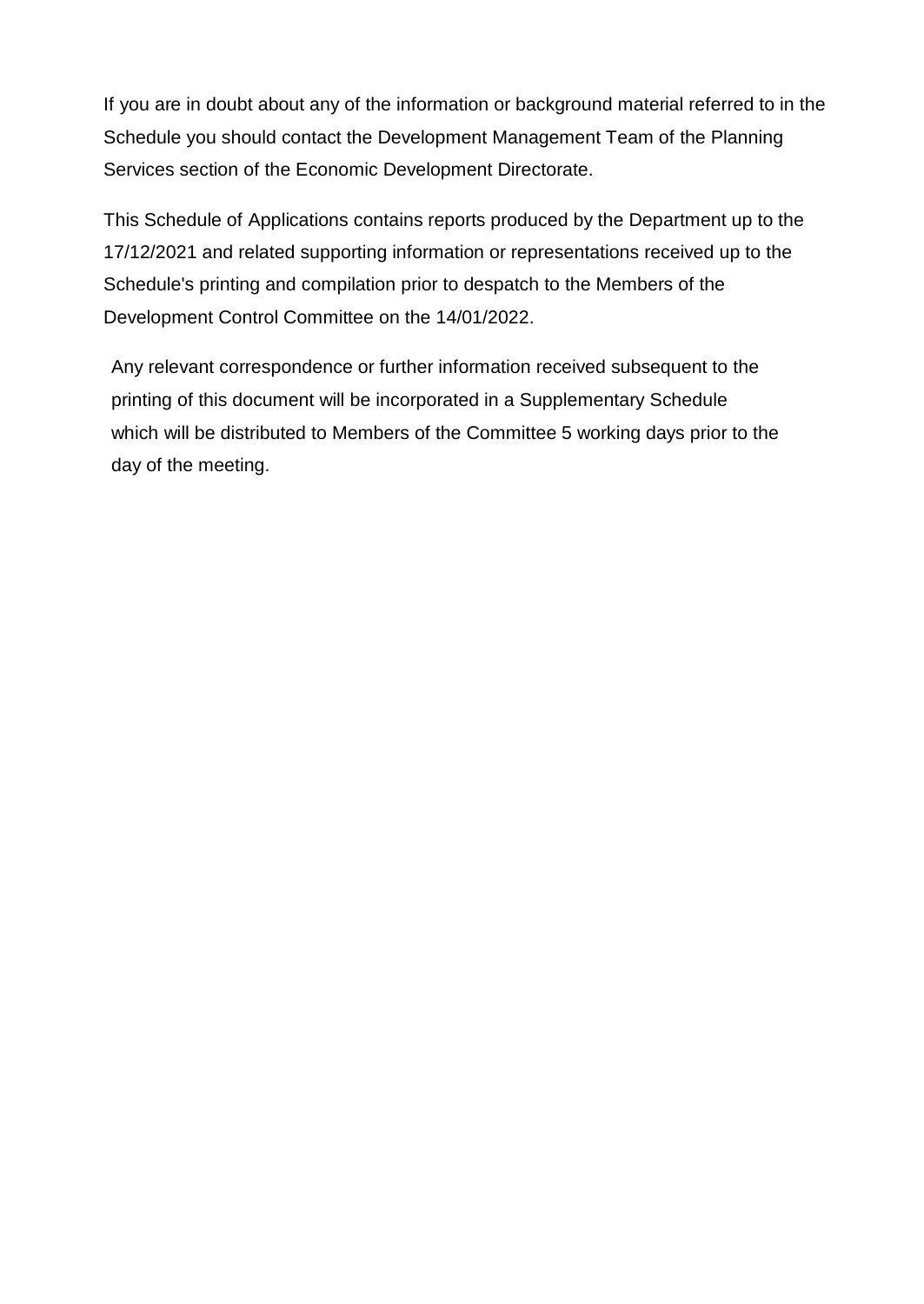| Item<br>No. | Application<br>Number/<br><b>Schedule</b> | Location                                                                        | Case<br>Officer |
|-------------|-------------------------------------------|---------------------------------------------------------------------------------|-----------------|
| 01.         | 21/0449<br>A                              | Land at Stonehouse Farm, Hayton, Brampton,<br>CA8 9JE                           | <b>SD</b>       |
| 02.         | 21/0641<br>A                              | Yew House, Sikeside, Kirklinton, Carlisle, CA6<br>6DR                           | <b>JHH</b>      |
| 03.         | 19/0244<br>A                              | Land at field 3486, Monkhill Road,<br>Moorhouse, Carlisle                       | <b>BP</b>       |
| 04.         | 21/0768<br>A                              | 24 Hendersons Croft, Crosby on Eden,<br>Carlisle, CA6 4QU                       | <b>RJM</b>      |
| 05.         | 21/0867<br>A                              | Stoneleath, Burgh by Sands, Carlisle, CA5<br>6AX                                | <b>JHH</b>      |
| 06.         | 21/0847<br>A                              | Land adjacent to Shortdale Cottage, Tarraby<br>Lane, Tarraby, Carlisle, CA3 0JT | СH              |
| 07.         | 21/1012<br>A                              | Rowanlea, 2 Hadrians Crescent, Gilsland,<br>Brampton, CA8 7BP                   | LB              |
| 08.         | 21/0111<br>A                              | Eden Golf Club, Crosby on Eden, Carlisle,<br>CA64RA                             | <b>CH</b>       |
| 09.         | 21/0762<br>A                              | The Park, Rickerby, Carlisle, CA3 9AA                                           | <b>RJM</b>      |
| 10.         | 21/1051<br>A                              | 3 Etterby Scaur, Carlisle, CA3 9NX                                              | <b>JHH</b>      |

### Applications Entered on Development Control Committee Schedule